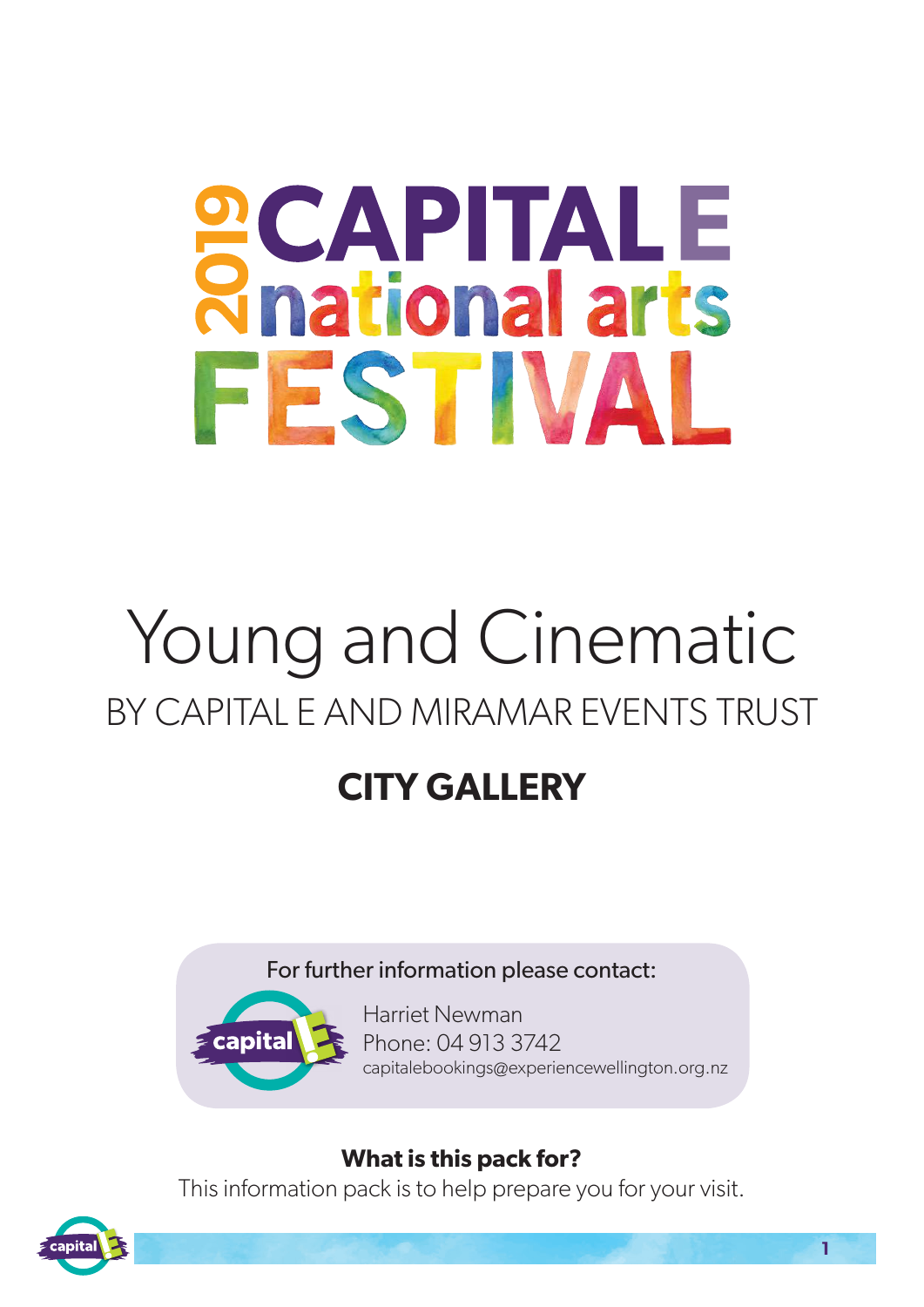### **Front of venue**

The front of City Gallery Wellington is on Civic Square. There is a large entryway with automatic glass sliding doors facing out onto the square. There is a sticker with the words 'City Gallery Wellington' on the door and there may be posters on the front of the building with a picture of an art exhibition.



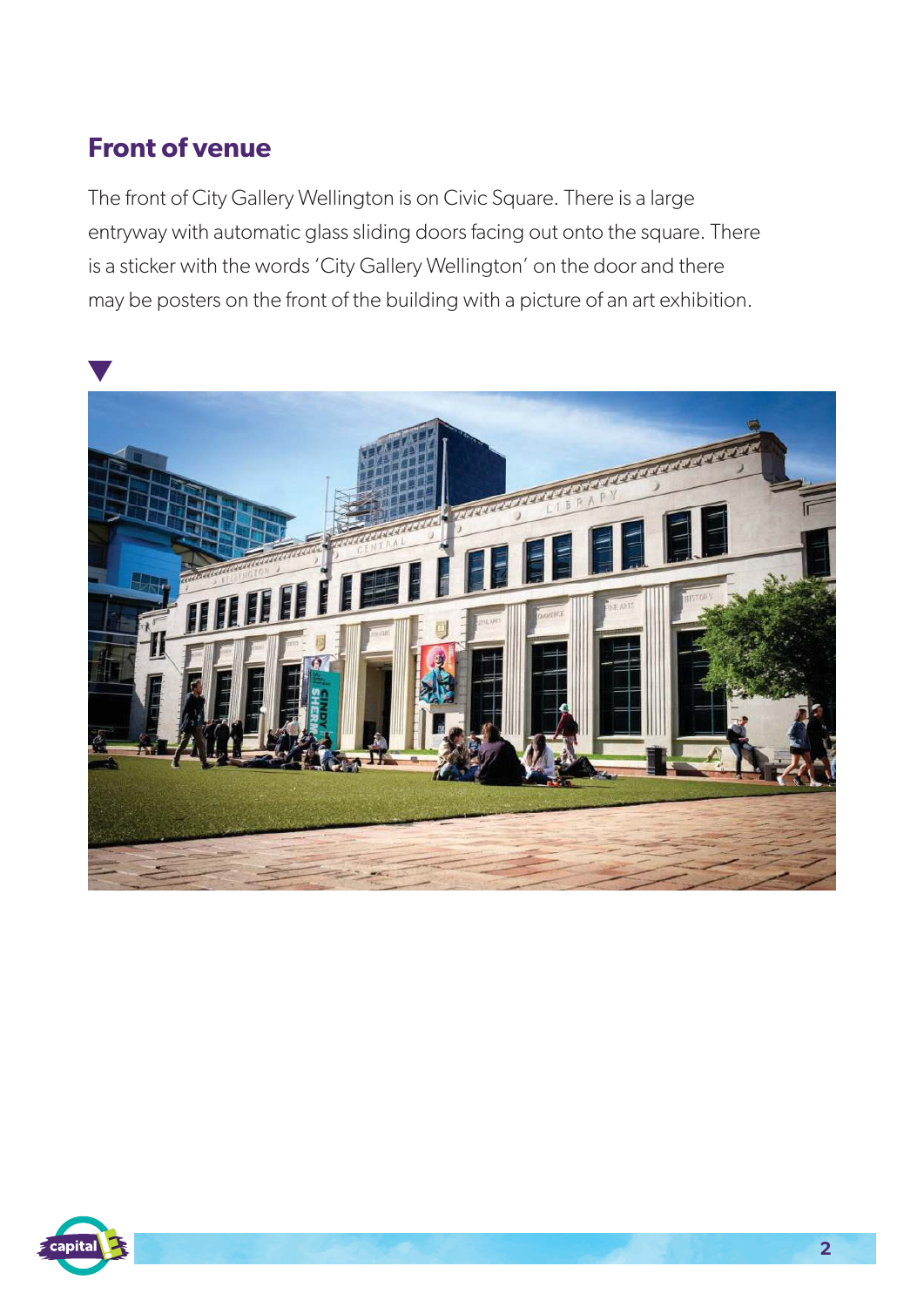# **Inside**

When you enter City Gallery Wellington, you will pass through two sets of automatic glass sliding doors.





Once inside, you will be standing in a large, open foyer. On your right is a gallery and a staircase leading up to the upstairs exhibitions. On your left is the front desk.

The ground floor of City Gallery Wellington has high ceilings and stone floors.



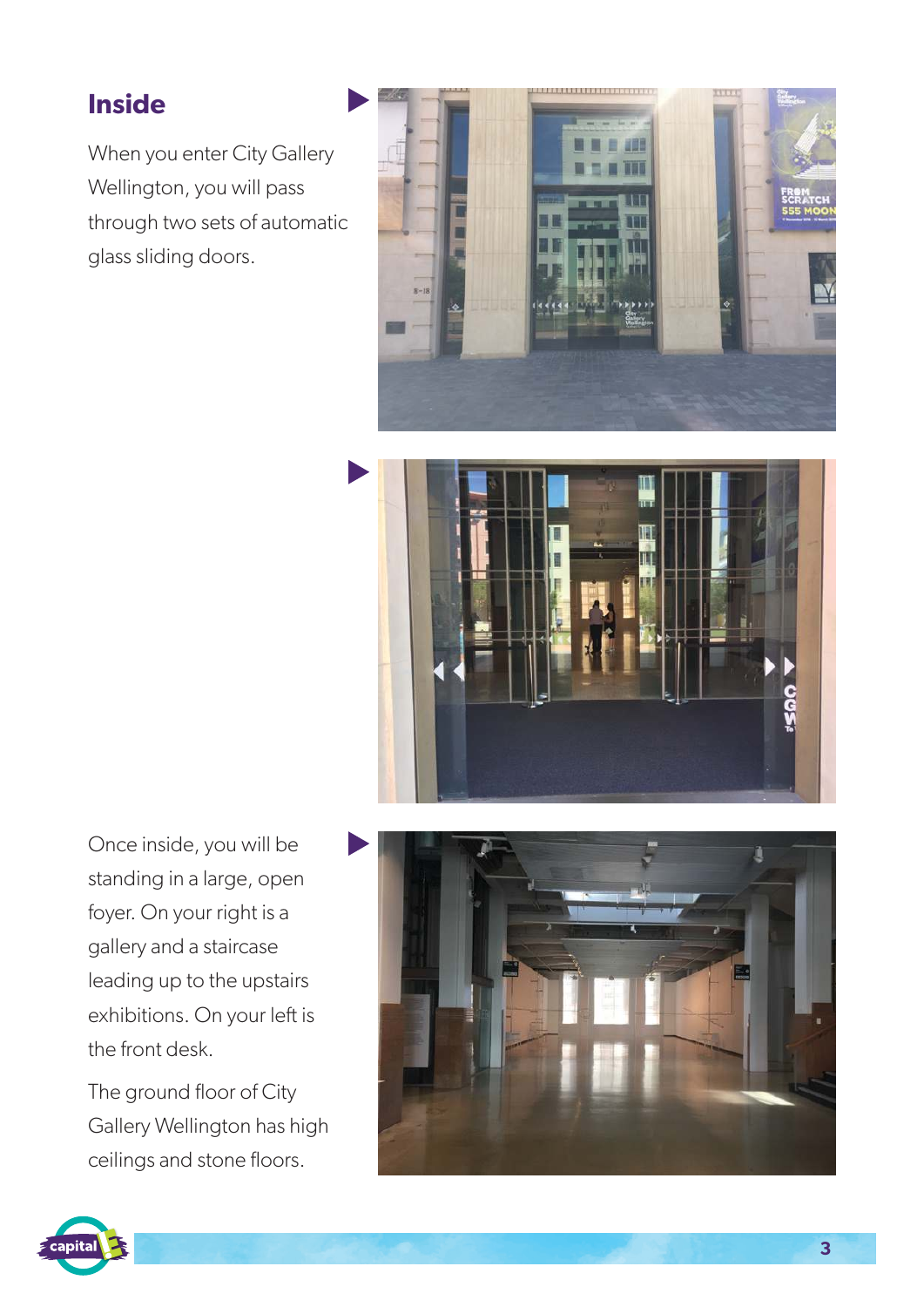# **How to get to the theatre**

When the screening is ready, your guide will take you to the Adam Auditorium. This theatre is on the ground floor, accessible from the main entrance.

From the entrance, you will walk into the City Gallery foyer, past the front desk and turn left at the sign that says Adam Auditorium. You should see a TV directly in front of you.

When you walk towards this TV, you will enter a small corridor that leads to both the toilets and the Adam Auditorium. The toilets will be on your left.

To get to the theatre, you will turn right where you will see a window at the end of the corridor. You will walk down the corridor towards the window to get to the theatre.

The entrance to the theatre will be on your right.







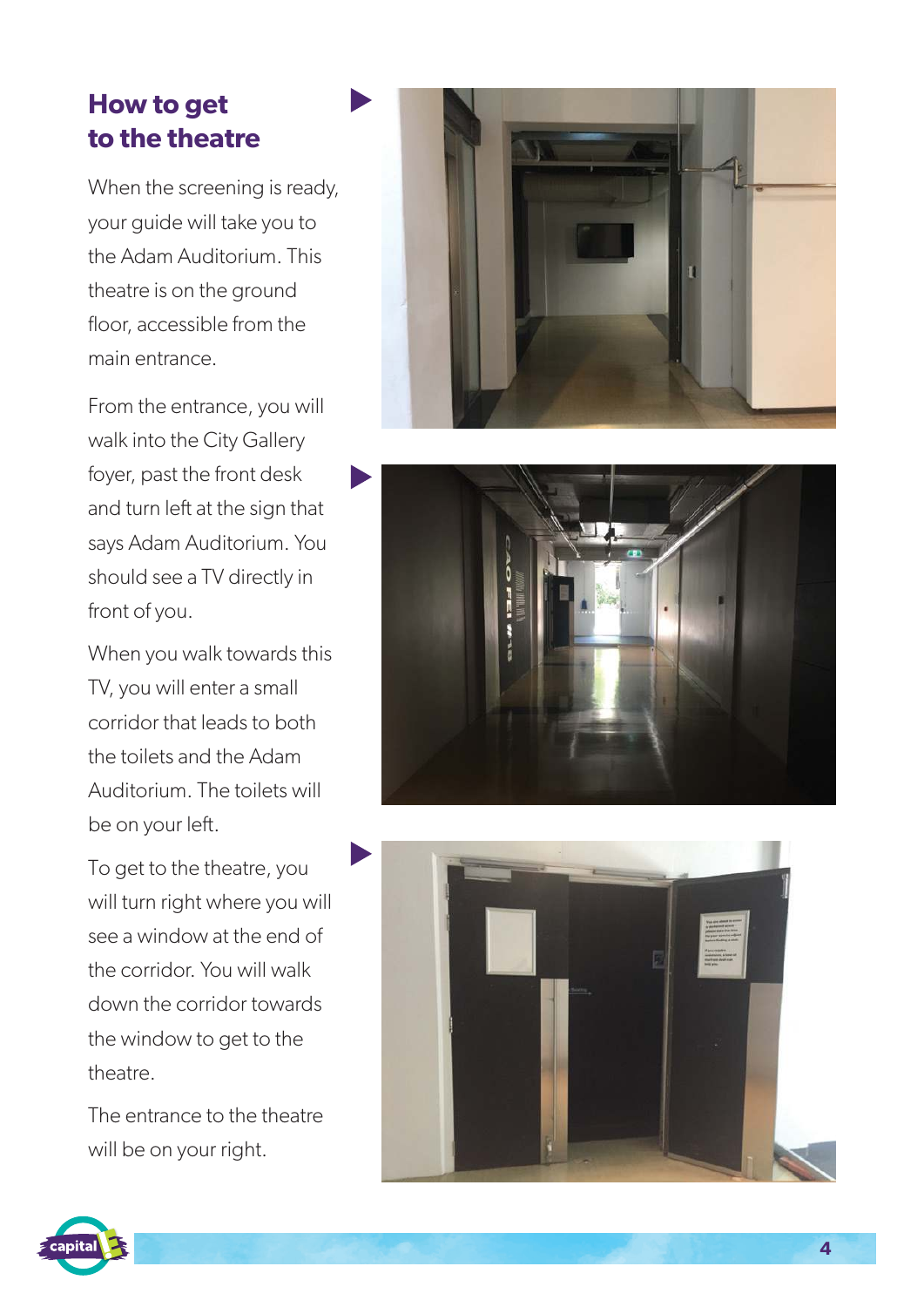# **Where are the toilets?**

The toilets are on the ground floor, very close to the Adam Auditorium.

When you first enter City Gallery Wellington, you can get to the toilets by walking past the front desk and turning left. Walk towards the TV and the toilets will be on your left.

When coming out of the Adam Auditorium, you will turn right. From here you will see the toilets directly ahead of you in the corridor.

There are three toilets that you can use. There are gender-neutral toilets on the left and on the right. The one in the middle is a wheelchair accessible toilet that also has a changing table.



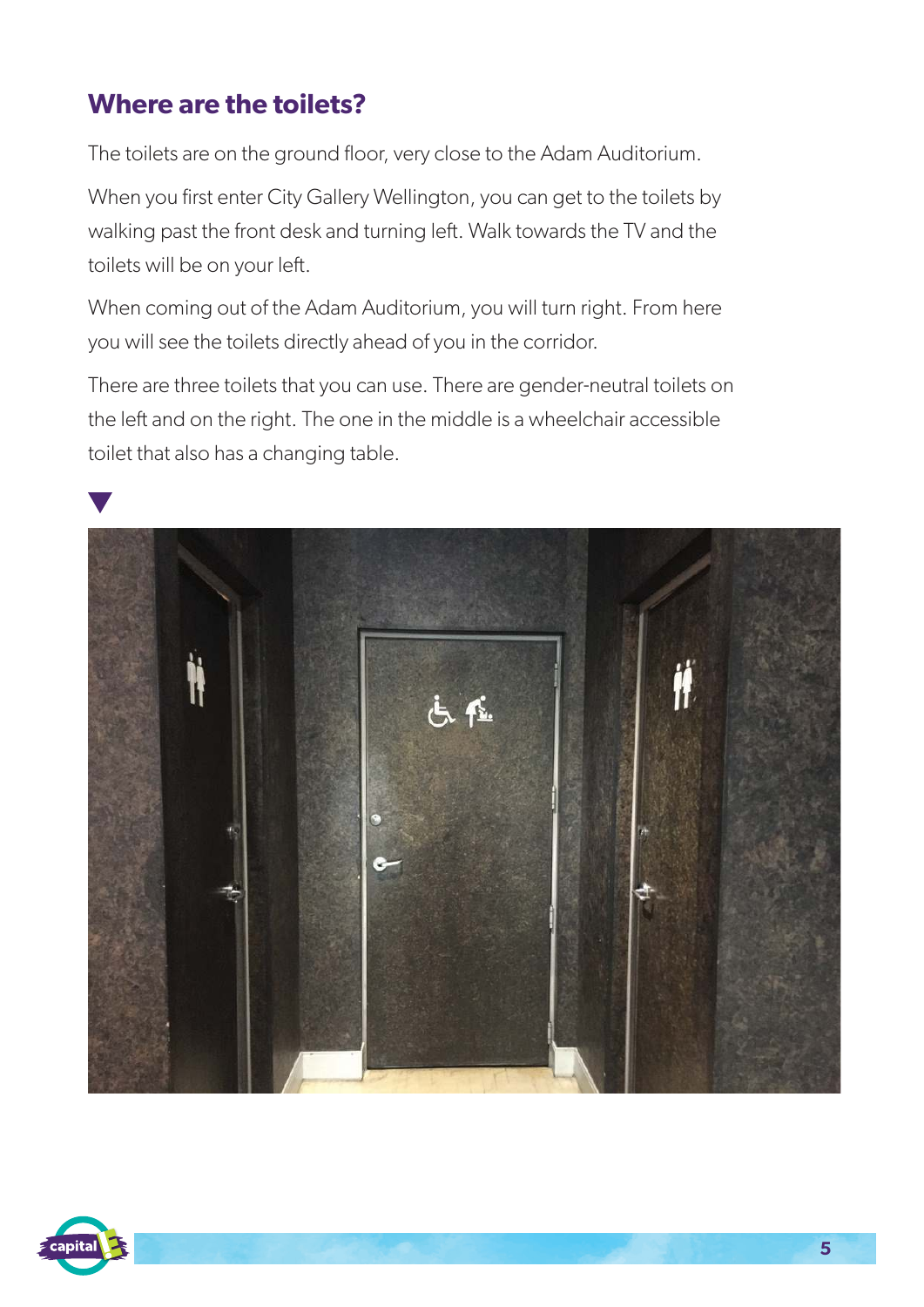# **Inside the theatre**

There are rows of fold-down seats with stairs down either side. At the front is a big screen. This is where you will see the Young & Cinematic short films! When you arrive in the theatre the lights will be on so you can see where to go.





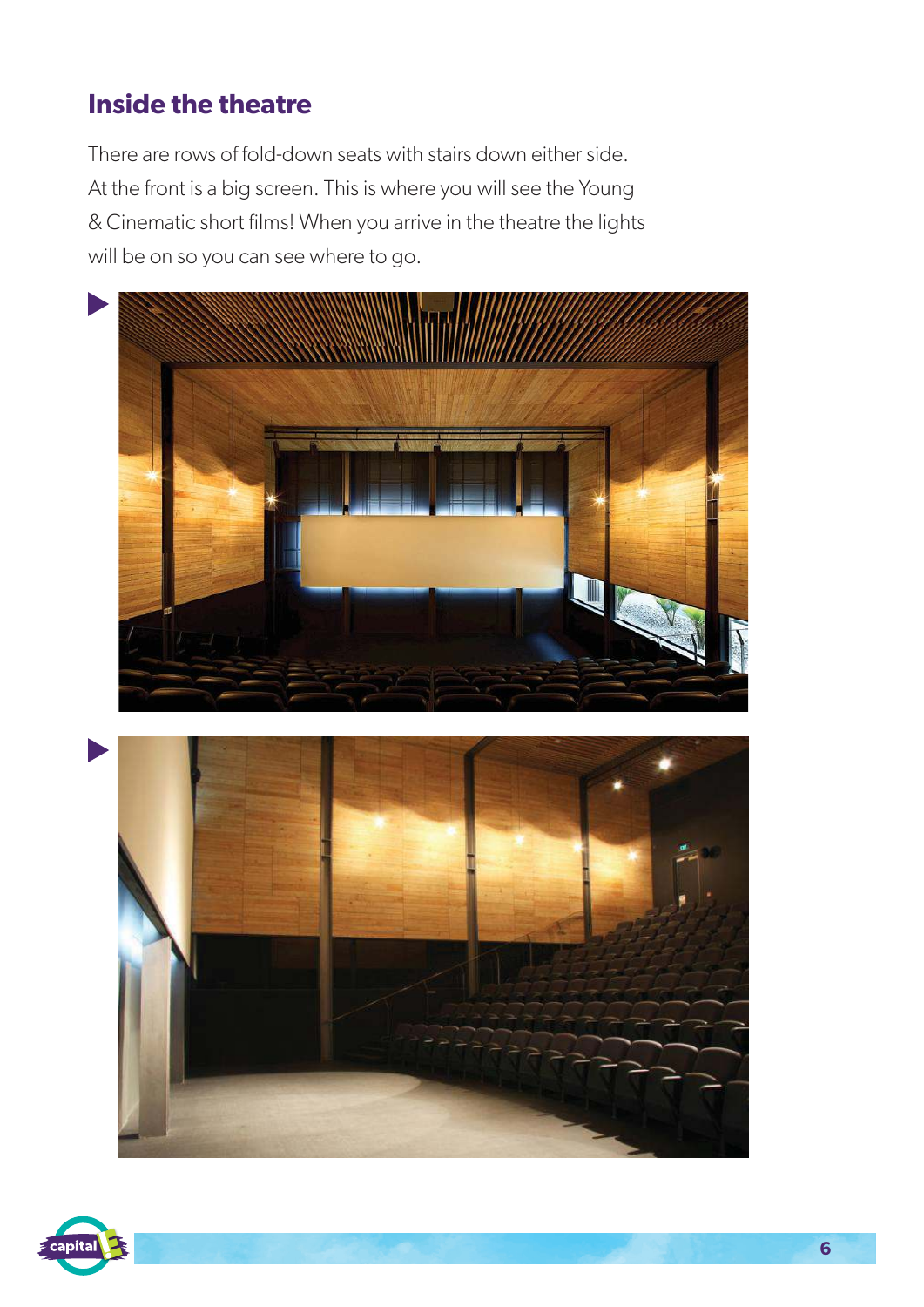# **Show Details**

Young & Cinematic is a showcase of short films produced by children and young people from the greater Wellington region. These films were created as part of the annual Roxy5 Short Film Competition presented by Capital E and Miramar Events Trust

Each film is between 3–8 minutes long.

When you walk into the theatre you will see a large screen at the front, this is where the films will be shown! Other adults and children will be there too, everybody is there to watch the show and have a good time.

Once everyone has found their seats, the lights will change to be less bright so you can see the screen better and some music will begin to play. The show is going to start! It's time to sit, listen, and watch the screen.

# **Show Synopsis**

#### **Unreachable Love (Film 1 for Junior and Senior Screenings)**

In this film, a young boy receives a love letter and accidentally loses it when the wind blows it out of his hands. The letter flies over the fence into his neighbour's yard and the young boy remembers that last time, when his ball bounced over the fence, his neighbour popped it with his rake. To avoid disturbing his neighbour, he tries to think of ways to get his letter back without his neighbour noticing. He tries lots of different ideas but when these don't work he tries sending his baby sister over but she is spotted by the neighbour. Instead of being angry, his neighbour turns out to be friendly and he gives both the baby sister and the love letter back to the young boy.

#### **Faraway Friends (Film 2 for Junior and Senior Screenings)**

Maddy receives a letter from her penpal Stella who lives in Greece. In the letter, Stella sent along photos of her favourite places in her country. Maddy wants to send a letter back with her own photos of Wellington and she

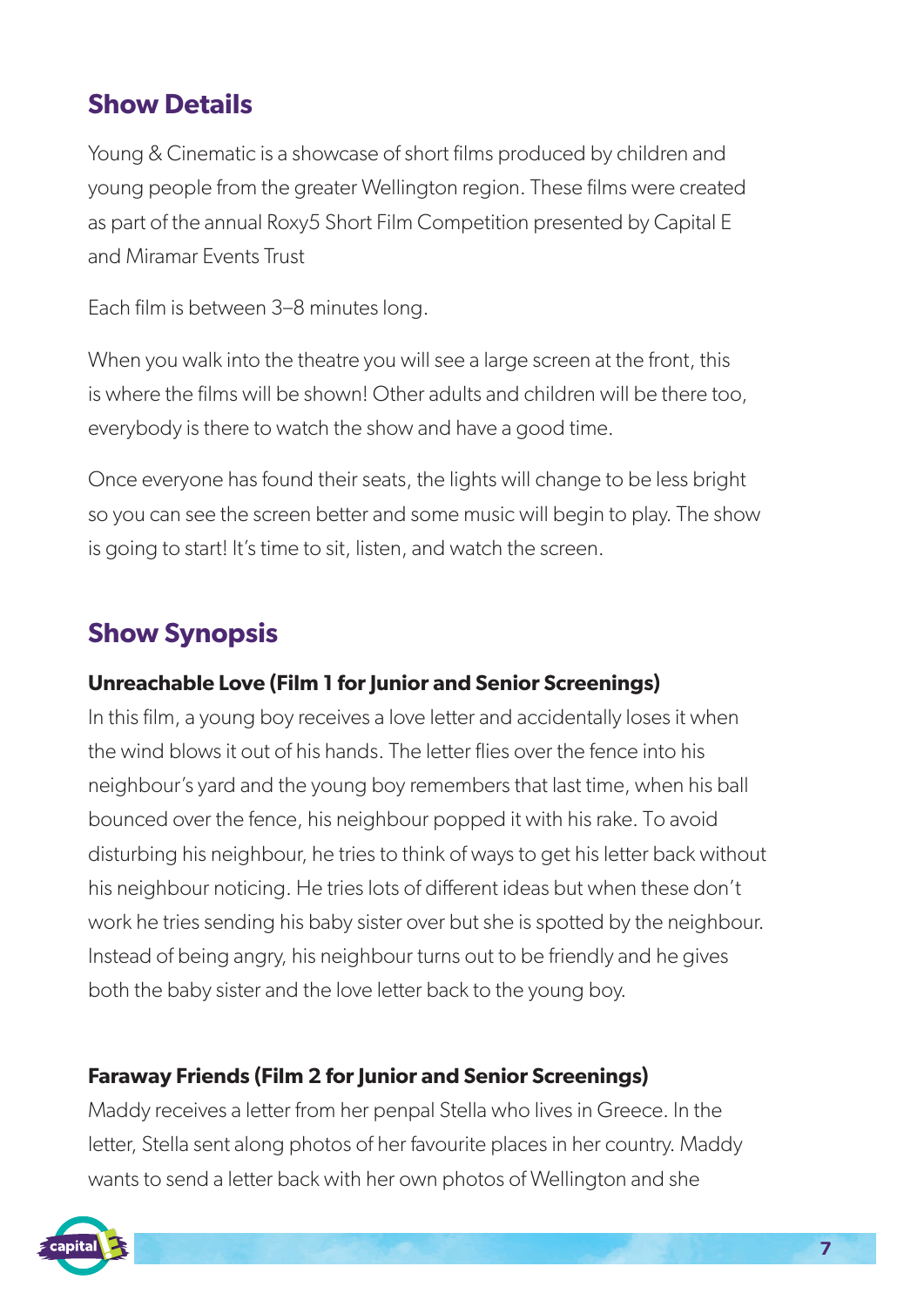takes her scooter and visits several of Wellington's icons to take photos by herself. She writes to Stella thanking her for her letter and telling her about her favourite places in Wellington. Music starts and Maddy visits different locations in Wellington. Maddy scoots all around the city to take photos of the different sculptures, views and buildings in Wellington. Maddy goes home and relaxes on her couch. She then puts her photos in an envelope and the letter travels from Wellington to Athens. Stella receives the letter and is very happy to see all of Maddy's photos.

#### **A Fishy Tale – Remake (Film 3 for Junior Screenings and Film 6 for Senior Screenings)**

Upbeat music plays as we see a farming town. Two children are playing in the paddock. The boy, Luca, is eating a chocolate fish. The girl, Grace, asks Luca where he got the fish. He says that he got it out of a dam and continues to eat it. The girl visits the water but does not see any fish. Over the next few days, she imagines different ways of going into the water to get fish but when she tries to recreate the method in the morning she is always unsuccessful. Grace asks her brother, who is still eating chocolate fish, where he got the fish from, but he does not answer. She sits on the couch and wonders aloud if the fish are in the muddy dam. Music begins to play as she walks around the dam. She can't find any fish. Grace decides to give up and runs back towards her house. The scene switches back to the muddy dam and a chocolate fish jumps out of the water but Grace wasn't around to see it. There was chocolate fish in the dam after all!

#### **He'll Be Right (Film 3 for Senior Screenings)**

Lively music plays in the background as we see two boys at the beach. One boy becomes distracted as he sees a girl jogging past and the music changes to being more romantic. His friend punches him on the arm for not listening to him and the music stops abruptly. The screen fades to black and the title, "He'll Be Right" appears on screen.

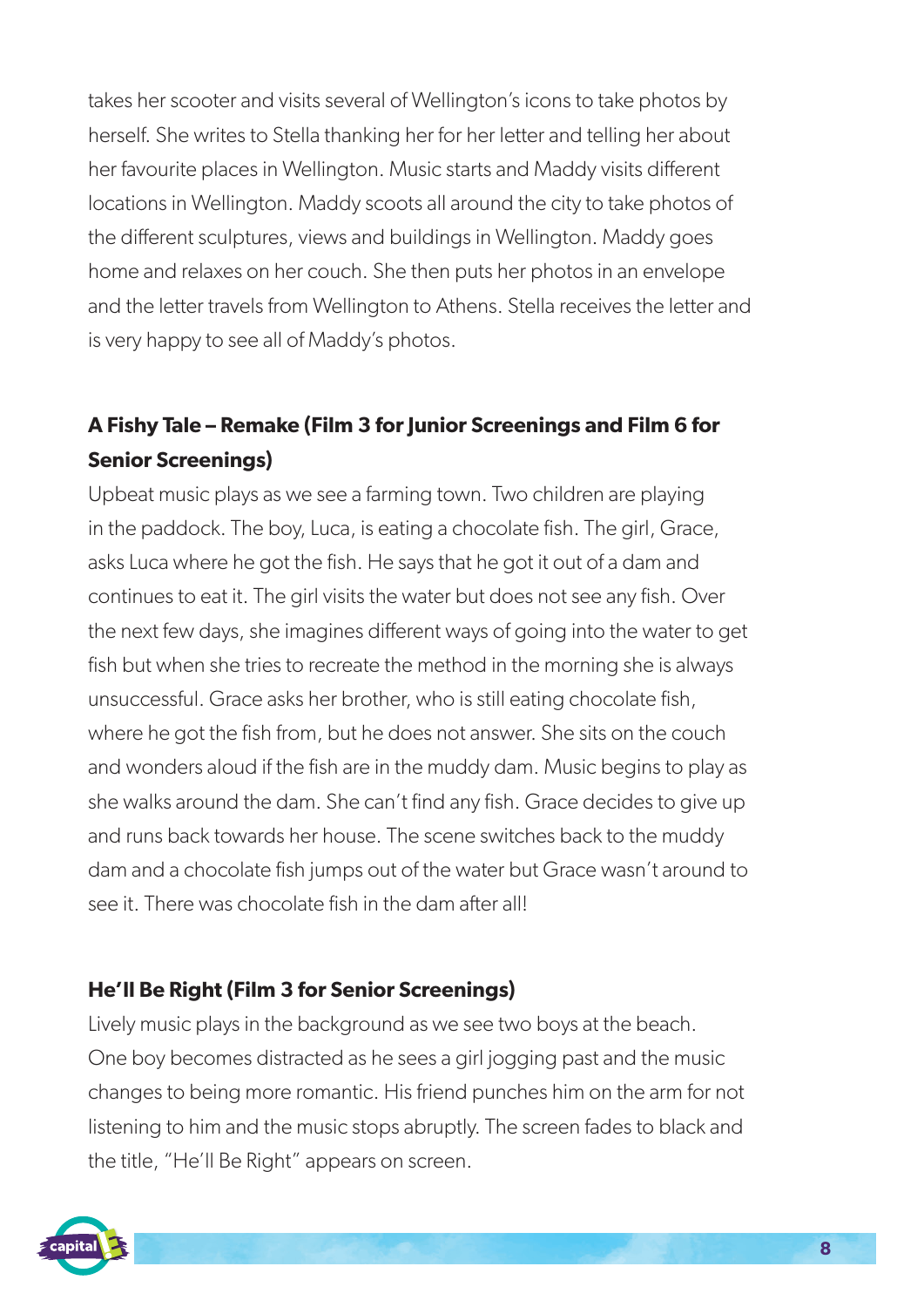The music changes to an upbeat tune and the distracted boy is now shopping. He sees the girl from the beach and panics. The music changes to a tense song as he hides from her. He runs out of the shop and as he tries to recover from his panic, he sees the image of the Four Square mascot who is giving a thumbs up. This image gives him confidence and the music switches to a happy tune as he feels brave enough to follow the girl to a sports field. She smiles at him as he walks over to her but is then hit on the head with a football. He falls to the ground and realizes that one of his teeth fell out! The screen fades to black and the boy is now walking through a playground. He sees the girl in the distance but on his way to her, he walks past a fountain and water falls on his head, drenching him. The girl sees and chuckles to herself. He walks away feeling defeated. The girl sees his reaction and stops laughing, feeling sorry for him. The scene changes and we see the boy is back at the beach playing cricket. He sees the girl and the music changes to the same romantic tune as before. Distracted, he misses the cricket ball and he falls into a puddle. We see the girl walk away and the boy drops himself into the water in frustration. Later, as the sun is setting, the boy is sitting on a picnic bench looking sad. We see the girl approach him. She sits next to him and offers him half a chocolate fish. She sits closer to him and leans her head on his shoulder as she eats the other half of the chocolate fish and they watch the sunset together.

#### **How Long Is a Piece of String? (Film 4 for Junior and Senior Screenings)**

Mike and Thomas are watching a talent show on TV and Thomas announces that he wants to be a star. Mike tells him that to be a star, he needs to think outside the box and ask questions that can't be answered. The boys go to the beach and the wind is blowing loudly. Thomas tells Mike that he has some questions for him. He asks Mike several questions but Mike doesn't have the answers. The music starts and we see a piece of paper where Thomas has been drawing. Later, Thomas and Mike are at a playground and Thomas continues to ask questions. We see Thomas saying "Mike" while wearing different clothes,

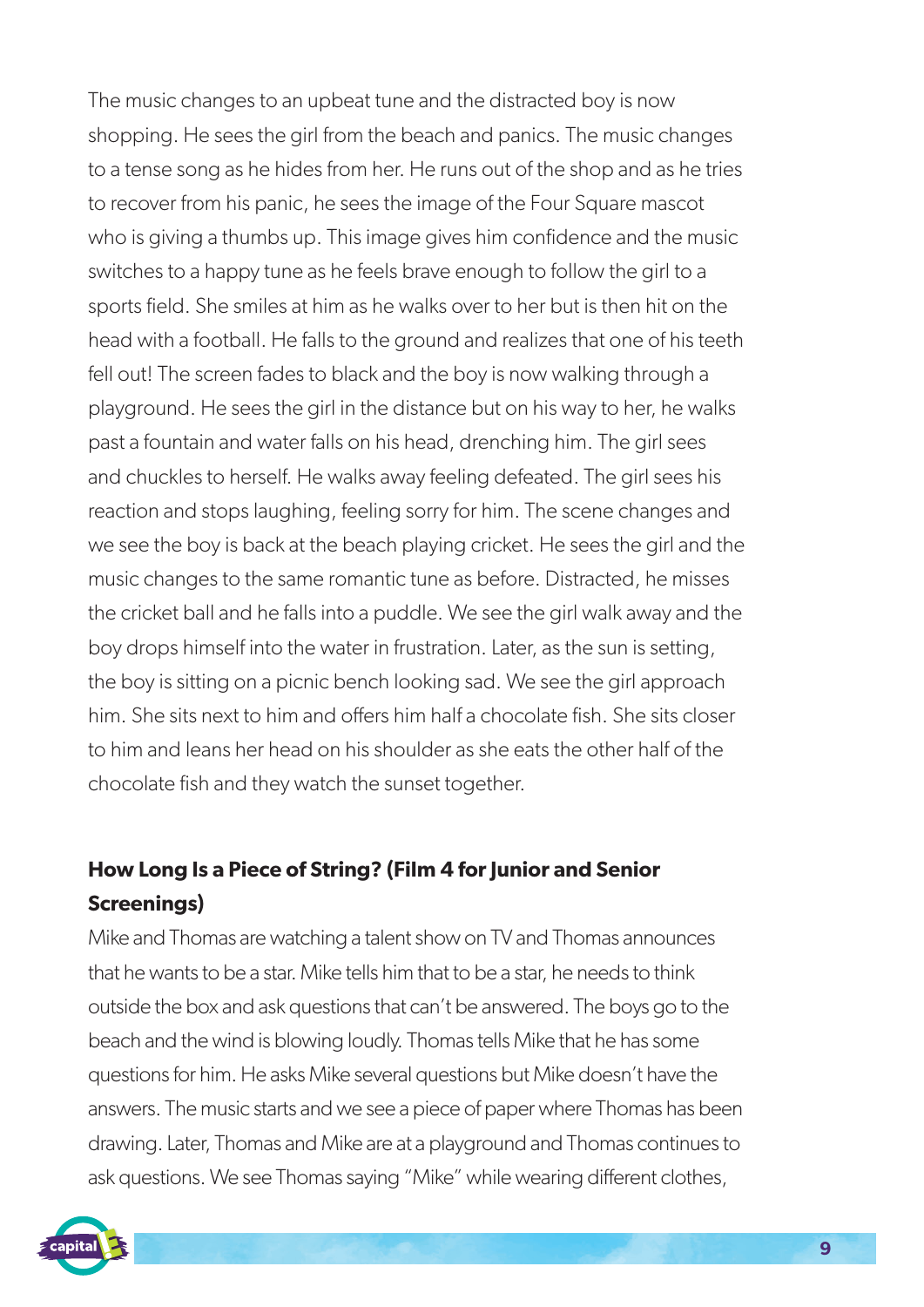showing us that he continues to ask questions over a long period of time. We then see the two boys at a dining table and Thomas asks him, "How long is a piece of string?" Mike responds, "However long you want it to be." Thomas is happy with this answer and smiles. Joyful music begins and we see Thomas measuring a piece of string but has trouble doing it correctly. Thomas says that he feels he isn't special because he can't find the answers to his questions. Mike reassures him that it doesn't matter that he can't find the answers because Thomas has really good questions to ask, which shows that he is intelligent.

#### **Prank Wars (Film 5 for Junior Screenings)**

Ominous music begins to play when the screen goes black and yellow writing will appear. The music swells before fading away to show a girl playing the bongos. She punches the stick through the bongo, breaking the instrument. Her brother comes in to the room and gets upset, throwing his bag on the floor before taking the bongo and throwing it on the floor. He yells and pushes her out the door and slams it shut. He walks around the room angrily before picking up his phone to call a friend to help him prank his sister. We then see that the sister heard him say that he was going to prank her and gets her friend to bike over and help her. The two teams begin a series of pranks including a trick with a tap, some suspicious apple juice, and other practical jokes.Tense music plays as the two teams start drawing up new plans. The girls take some clothes from the clothesline and dress up in preparation. The boys find a note stuck to the fence that asks them to meet the girls on the road. The two teams stand face to face on the road. The sister hands her brother a bongo drum and he's happy to receive it. But then her friend bumps into him, knocking it out of his hand and on to the ground where it cracks. She backs away as the brother looks up in anger. The two girls run off into distance as the boys chase after them.

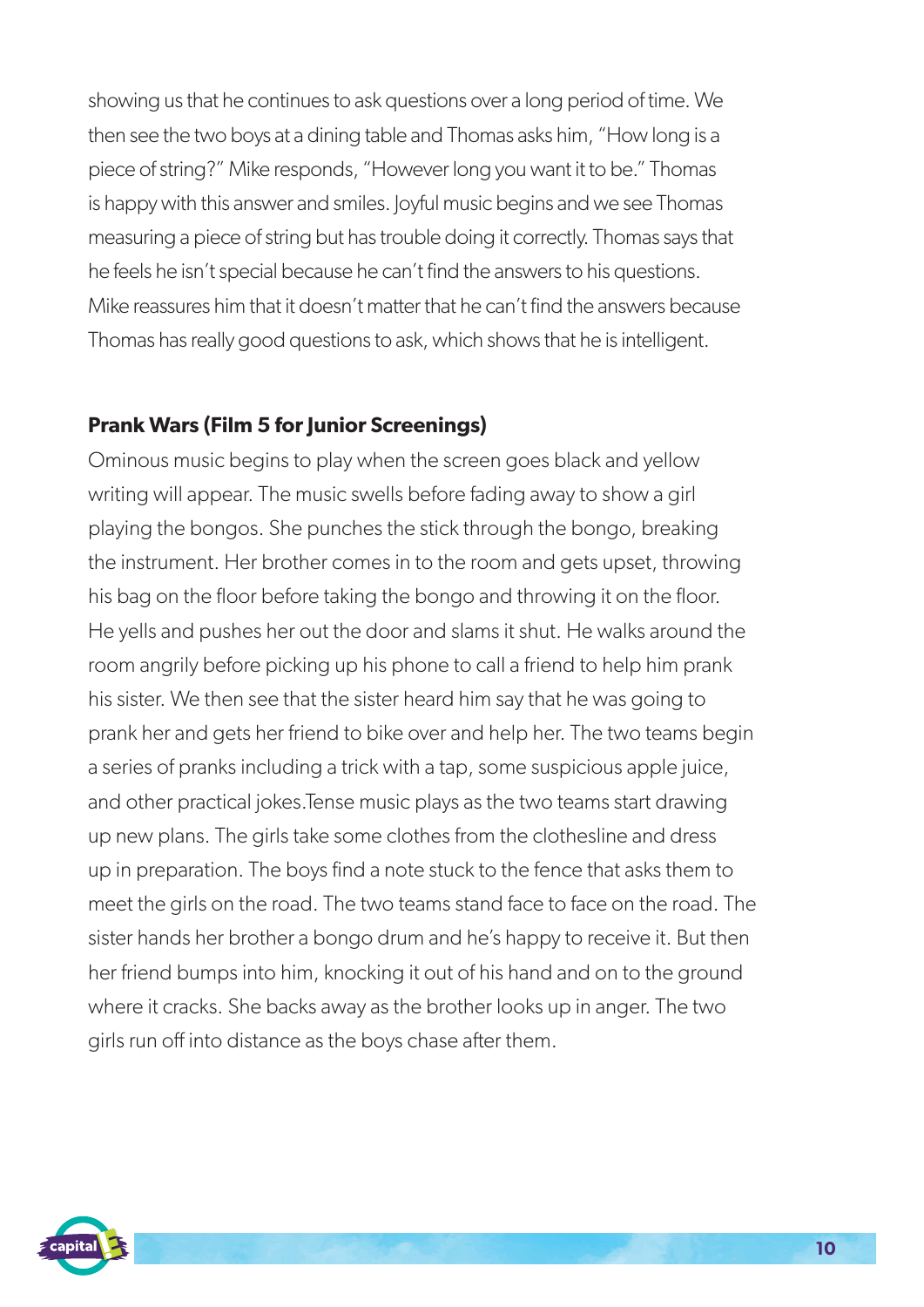#### **Nightlight – Remake (Film 5 for Senior Screenings)**

Soft music plays as we see a classroom full of children talking and laughing except for Tom who is sleeping with his head on his desk. The bell rings and he gets picked up by a social worker who takes him to his new foster home. Soft music starts again and we see the night sky and the title of the film. Tom is taken to his new home but he is unable to sleep. The next day, after school, Tom returns to the house and overhears his foster mum on the phone telling his social worker that she can't cope and that she would like him to be picked up.

The scene switches to Tom in the car with his social worker who is taking him to a new home. When they arrive at the house, they are greeted by a young boy and loud voices of children can be heard in the background. Later that night as he lays in his new room, Tom thinks back to his past and remembers being in a car, looking up at the night sky as he drives with both of his parents. Suddenly, two headlights appear and a sound of a car swerving can be heard. This is followed by a bright white light and a crashing sound. Thomas bolts up on his bed, frightened by the memory of the car accident. He gets up and pulls the mattress out into the garden where he sleeps for the night.

The scene switches back to Tom in the car with the social worker who is taking him to a third home. When they arrive at the new house, he meets his new guardian, Matt. Later that night, Tom gets out of bed and sits outside to look at the stars. Matt sees him and instead of getting angry, he sits next to Tom. Tom points to the stars and teaches Matt about the constellations just as his father taught him. When they get back inside, Matt gives decides to surprise Tom by putting glow in the dark stars on the ceiling. He doesn't have to leave his bed anymore to see the stars! Tom smiles and is finally able to sleep.

#### **Man on a Mission (Film 6 for Junior Screenings)**

Energetic music plays as the title appears. We see a sign that says, "Gumboot Flipping Competition" and two girls walk up and being to exercise. A boy, Flynn, walks up to them and teases them but the girls ignore him and instead pick up gumboots and throw them in the air. One of the boots accidentally

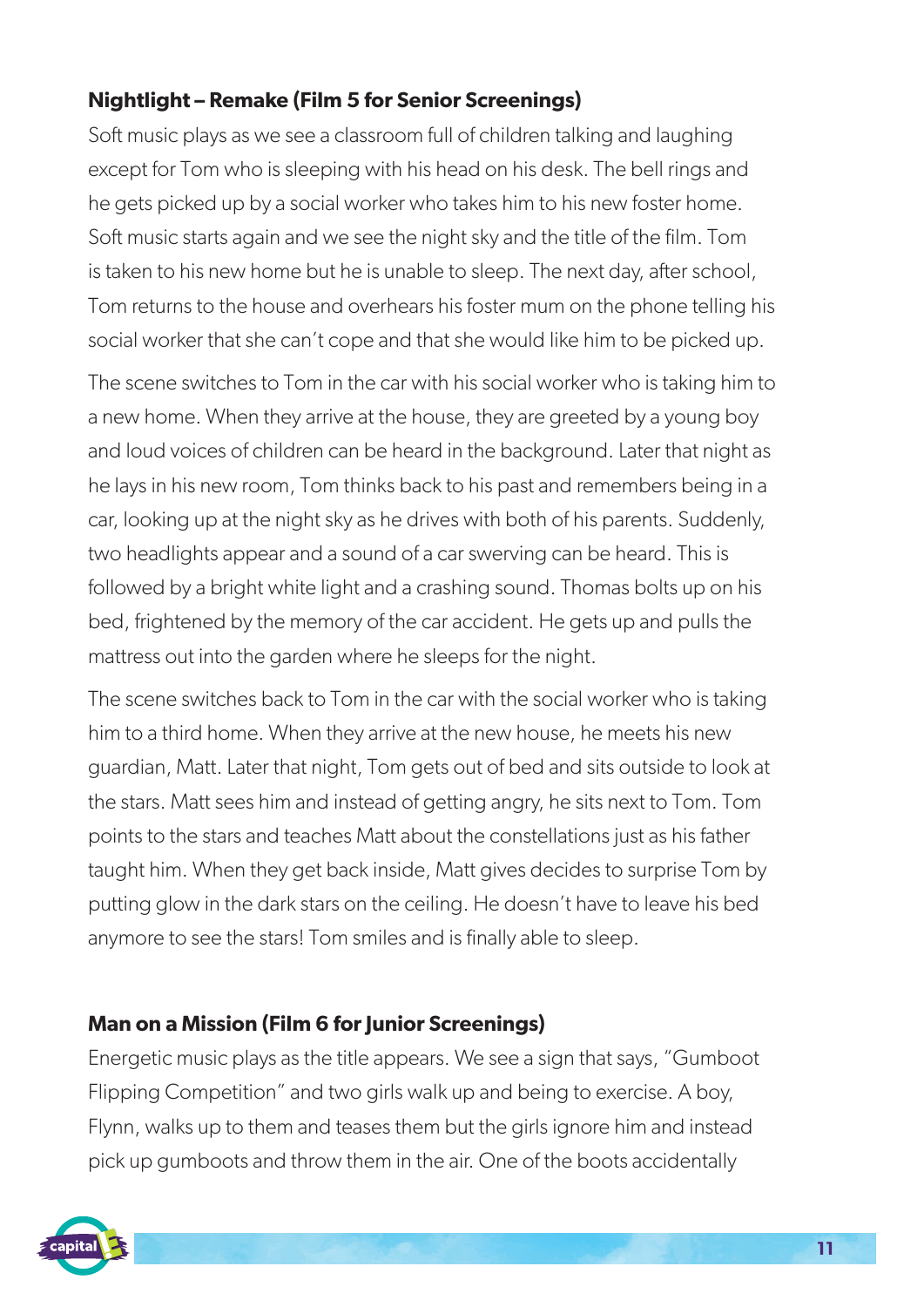lands on the boy's head and he falls to the ground unconscious. The two girls try to wake him up but are unable to. Instead, we see that Flynn is dreaming that he has taken the place of different famous New Zealanders. The scene cuts back to the girls in real life who worry about him as he is screaming while he is dreaming. They pick him up and carry him to get first aid. Flynn suddenly wakes up and tells the girls he had an exciting dream. When they ask him about it, he realises he has a job to finish. The girls try to stop him from moving because he is unwell but he says the he is a man on a mission and he runs out of the trailer. He runs back to the gumboot competition and drops some money in the bowl to enter the competition. He successfully throws the gumboot and it lands firmly on the grass. The girls cheer as Flynn dabs in triumph.

#### **Opening Hours (Film 7 for Junior Screenings)**

Two girls sneak out of a house window wearing their pyjamas. Lively music plays as they run through the streets in the middle of the night and enter a dairy to buy snacks. The shopkeeper doesn't notice them come in so he turns off the lights and closes up the dairy for the night. The screen goes black and the girls wonder what's happening and try to look for the light switch. Once the lights turn on, tense music begins to play and the girls realise they're locked in. The girls try to call out to people outside but no one hears them. They feel defeated but then decide to have some fun since they have to spend the night. Playful music plays in the background as the girls grab different snacks to eat and begin opening packs of string and stickers to use. After eating a lot of junk food, the girls lay on the floor feeling sick before they fall asleep for the night. They are woken up the next morning by the shopkeeper who is opening the store for the day. They leave the dairy to return home, worried that their mum will be upset if they are missing. Lively music begins to play again as the girls run through the streets. They climb back through the window and shut it behind them as they make it safely back inside.

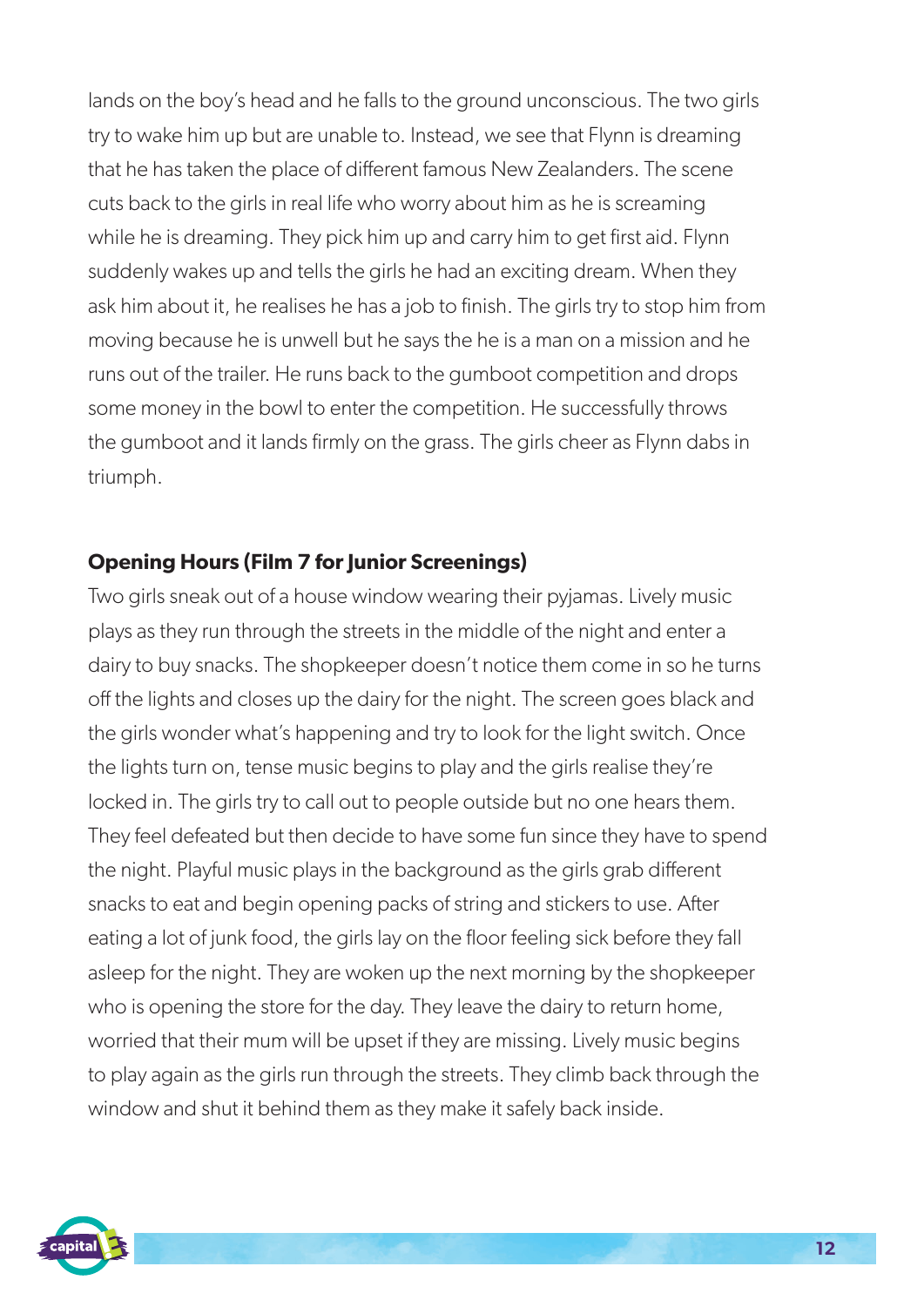#### **Sock Mess Monster (Film 7 for Senior Screenings)**

Flames come up from the bottom of the screen and we see two gumboots with faces, screaming in pain. One of the gumboots turns towards the audience, opens his mouth and the screen turns black. The words "Sock Mess Monster" appears in the middle of the screen. We see a blue sock puppet named Jesse. We find out that the gumboots we saw was a nightmare that he had. He and a pink sock puppet, Maya, travel to the bush to find a red sock named Poitr who speaks in a Russian accent. Jesse tells him about his dream, convincing him that the sock nation is in danger. He agrees to help them and they make their way back through the bush as soft music plays.

The scene is suddenly bathed in red as the sounds of swords clashing and voices shouting fills the air. They have found the battlefield of the socks and gumboots. The fighting socks asks them for help. Poitr tells them the gumboots they are fighting are in fact only a tool by their real enemy, another sock named Pierre. Pierre comes up from from behind a snarling gumboot, speaking with a French accent. Subtitles appear at the bottom of the screen and we see Pierre's words in English and French. Poitr reveals that Pierre has already been exiled but he has come back, killing his fellow socks for his own personal quest Pierre tells them of his plan to overthrow the human race. His gumboot snarls and tries to attack Poitr but Jesse and Maya find a flyswatter to hit the gumboot. Poitr stabs the gumboot, killing it instantly. He believes they have won but is suddenly attacked from behind by a gumboot! Ominous music plays as the socks yell in fear. The screen cuts to black and we hear a slashing sound along with a yelp from the gumboot. Maya says, "It's dead" and we see that Poitr lays on the ground injured as Jesse and Maya cry. Sad music begins to play as Poitr thanks them. He says he can finally rest knowing that he has spared his people from evil. He tells them that he is dying but he hopes that Maya and Jesse will continue to pursue peaceful coexistence with the humans for the overall wellbeing of their kind. Poitr dies and Maya thanks him for all he's done. The screen fades to black and we see that the socks are at Poitr's funeral. The camera pulls away and pans back to the battle scene in the bedroom where we see the gumboot that Poitr fought. Slowly, Pierre emerges from the gumboot with an evil smirk. He is alive!

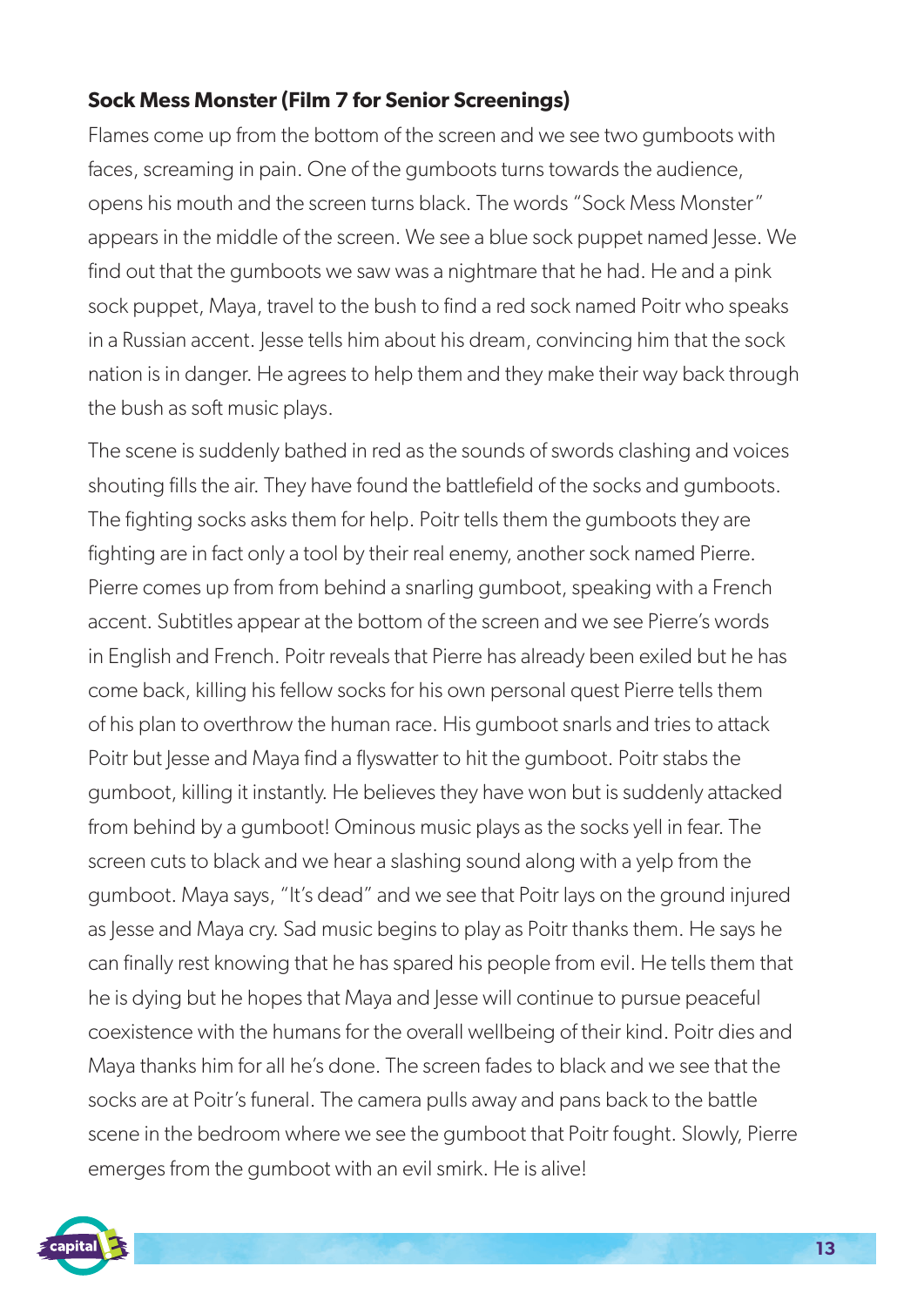#### **Stationary Things (Film 8 for Junior Screenings)**

Ominous music begins to play as the title appears. Then the words "They've been killed" appear on the screen and we see a boy in classroom cutting a star out of a piece of paper. The screen turns black and the words "They've been cut" appear. The scene switches to reveal a piece of string being measured and cut into a smaller piece. The screen turns black again and we see the words "But they decided to take a stand".

The scene cuts to five boxes of tissues, each with a set of eyes and a mouth, talking to each other. They decide that they need to escape. A small whiteboard, a small pillow, and a spray bottle decide to join them. They climb on top of a bean bag chair, calling it an 'old hill' because they believe there is an old man at the top that they need to meet. They find the old man's shack on a couch and they go inside. The old man turns out to be another tissue box and he asks them who they are. One of the younger tissue boxes says that he came from the whiteboard table and he and the other stationery are trying to escape. The old man tells them that he knows a way but it is dangerous so they need to be careful if they choose to follow him. They find the spot they need to get to but there are humans walking through the path they need to take. As they make their way across, one of the boxes is stepped on and crushed by a human! The stationery scream and the tissue box, too injured to go on, asks them to leave him behind. As they continue on their journey, they see an open door in the distance but are fearful because there are many humans in the way. They decide to be brave and attempt to get to the door anyway. They encounter a human who walks directly in their path but luckily, the human's feet miss them and the stationery are unharmed.

#### **Bouncing Back (Film 8 for Senior Screenings)**

Loud ominous music plays as the title appears. We see a metal hook and string is being wrapped around it. The screen fades to white as the music swells again. A boy is running through the bushes and we hear an echoing voice say, "Kia ora Michael". The scene reveals that Michael is a student and the voice is his teacher. The teacher is concerned about his 'imaginings'. The music swells

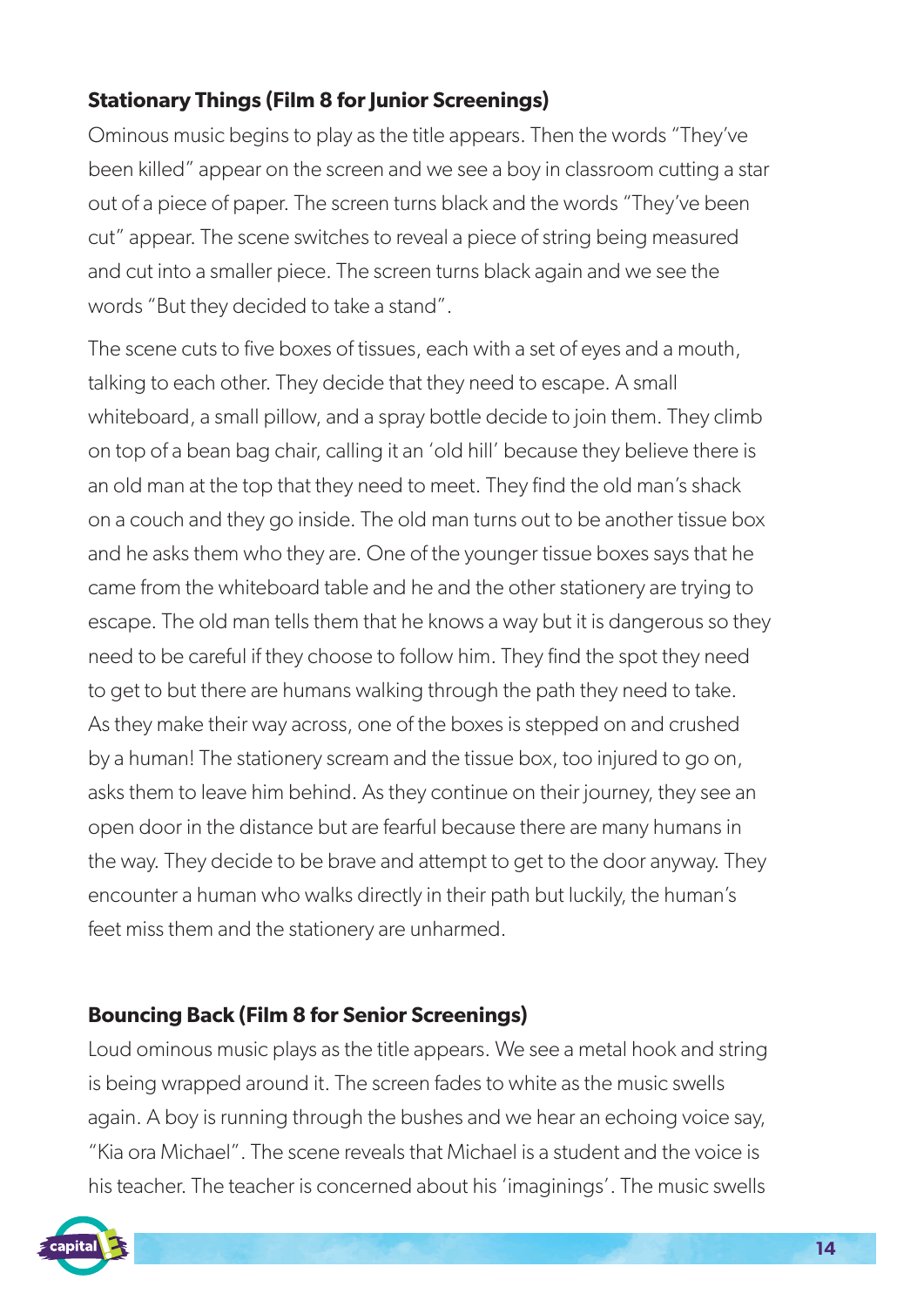again as he recounts his experience in the forest when he was running. When the teacher asks how he got there, the scene becomes fuzzy and we see Michael's past. While playing rugby, Michael falls down in front of three boys who call him 'scruffy'. The teasing continues as one of the boys asks him about his parents' divorce and questions him about his father who just got out of prison. Michael yells at the boys to leave him alone and runs into the bush. He trips and gets upset as he remembers the things that the boys said. Michael sees a hooded figure in the bush and trips over again as the hooded figure approaches him. He tells the figure to stay back just as he sees a vision of his parents signing the divorce papers. Michael hears a voice that says tells him not to give up and he sees a vision of himself, his parents' divorce papers and being hugged by someone. The hooded figure reaches down to Michael and he catches a glimpse of a familiar face. Time seems to stand still as a falling leaf slows to a stop in mid-air. Suddenly, another person approaches him. He looks exactly like Michael. He warns him that the dark side of him is starting to take over but tells him he can defeat it. The darker self is a part of him and therefore he can control him. Michael is inspired by his brighter self to rise. Michael flashes back to a memory of his dad showing him the stars. He uses this memory to confront his dark self who turns away from him and disappears. His brighter self tells him to have no fear as he will always be beside him. We then return back to Michael talking to his teacher. The teacher asks him what he learned from the story. Michael says that what he has learned is that there is always hope in the darkness. Michael then looks into the camera and it zooms into his eyes as the screen fades to black.

#### **Pizza King (Film 9 for Junior Screenings)**

Bouncy music plays in the background as Betty, Tall Guy and Short Guy are at school talking about craving pizza. Tall Guy suggests going to Sven's Pizza but Betty thinks it's too far away. Short Guy brags that he can get there in 10 minutes but Tall Guy believes he can do better and get there in 5 minutes. The two boys decide to race, saying that the first one to get to the pizza shop doesn't have to pay and they both sprint towards the door and down

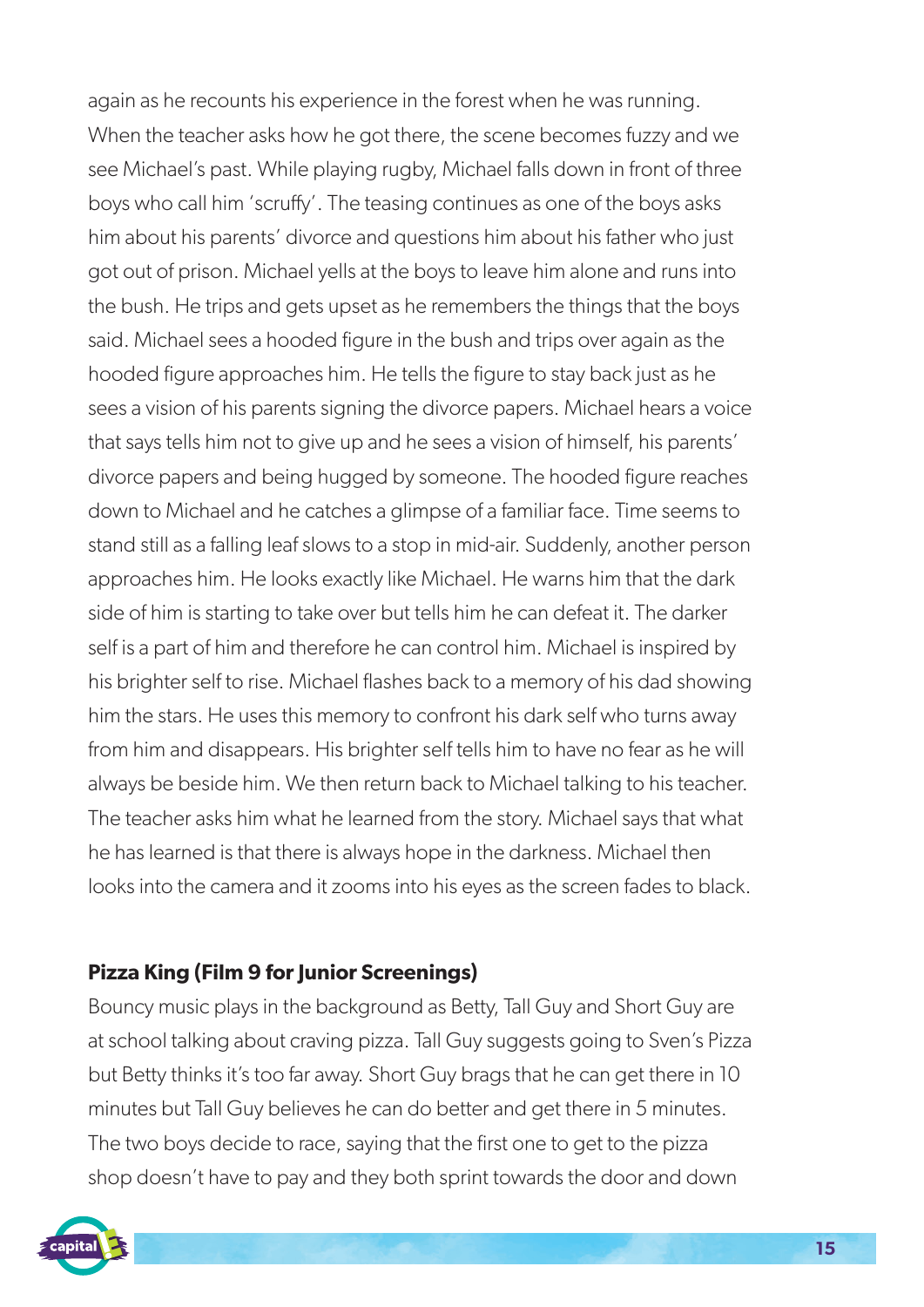the hallway as loud drumming begins to play. Betty groans and rolls her eyes at them, walking in the opposite direction. The two boys push each other as they run towards the lift. Tall Guy stumbles and Short Guy gets inside the lift and Elevator Dude is already in there. Short Guy frantically pushing the 'close door' button. Tall Guy runs towards the lift just as the doors are closing. He doesn't make it. The scene cuts to Tall Guy opening a green door. He's decided to go down the stairs instead. We switch back to Short Guy and the music changes to smooth jazz. Short Guy is in trying to catch his breath as he rides the lift with Elevator Dude. We continue to switch back and forth between Tall Guy running frantically down the stairs, and Short Guy waiting quietly in the lift. They both get to bottom floor at the same time and the music changes back to the same drumming sound as before. They run outside and up some steps before running through the streets. We hear Tall Guy's voice as he thinks to himself about how pizza has given him the will to live. We then hear Short Guy's voice as he thinks about how badly he wants pizza, repeating the word 'pizza' over and over again. We continue to hear their thoughts about pizza as they run and the words, 'Sven's Pizza' appear on the screen and we hear a different voice say, "Sven's Pizza, where our motto is 'You look like a pizza. Can I eat you?'"

Suddenly, the screen darkens and the music becomes tense. Tall Guy and Short Guy's battle has begun. We see Tall Guy is holding throwing stars which he then throws them at Short Guy who falls to the ground. A ball of string appears on screen and we see Short Guy throw it at Tall Guy who trips on it and falls to the ground. The two boys run through the streets for some time until Tall Guy suddenly comes out of nowhere and tackles Short Guy! They both fall to the ground but quickly get back up, circling as they glare into each other's eyes. They both yell and run at each other and the screen turns black. We then see Short Guy slap Tall Guy across the face. He slaps him back and the two begin slapping each other as we hear yelling in the background. The tense music stops as we see the two boys' arms flailing their arms at each other. Short Guy suddenly says, "Wait!" and he tells Tall Guy that if the both get their first, neither of them would have to pay. Tall Guys says if they arrive at the same time, Betty can pay. The two boys apologise to each other for

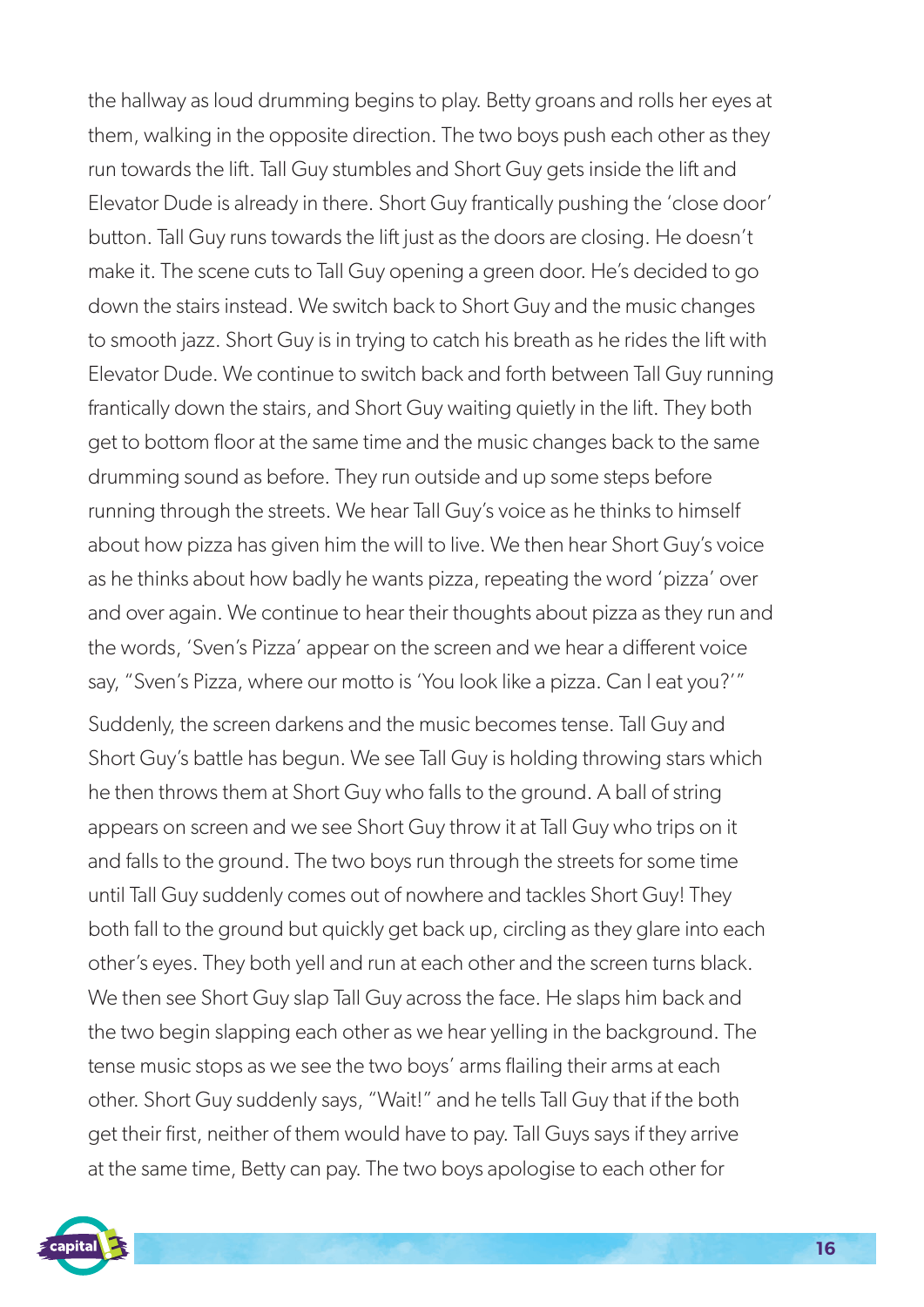fighting and the music switches to a lively song as they walk to Sven's. As they walk, they see Betty who is already eating pizza. They ask how she got there before them and she says, "I caught the tram." She hands them her receipt and tells them to pay her tomorrow. As Betty starts to walk away, Tall Guy says, "I'm not paying" and he sprints inside the pizza shop as Short Guy watches, defeated.

#### **Dags on Tour (Film 9 for Senior Screenings)**

A group of young men are standing on a pier with a boring tour guide. The wind blows loudly and one visitor complains that he just want to know what it means to be a 'true Kiwi'. We then see a man with a beanie with his back to the camera. A loud crash is heard as we zoom in on him, and again when we see his gumboots. He turns around to face the group and another crash is heard. He runs towards the tour guide as loud drumming plays. He kicks him into the water with another loud crash and the words 'Dags on Tour' appear on screen and a bouncy electronic song plays. The man and the boys look down at the guide who is now in the water. The man tells them that he will show them how a 'real Kiwi' lives as the wind blows loudly in the background.

The group goes to a dairy to eat ice cream. One boy is eating a cookies and cream ice cream and the man slaps it out of his hands yelling, "Hokey Pokey only, bro!" The boys then go to another building where the man tells them that he will teach them what Kiwis wear. Rock music plays as he kicks down the door and the boys follow him. When the boys leave, they are now wearing beanies, t-shirts and shorts. The man takes them to the beach and tells them that they are not a true Kiwi family until they've had a sausage sizzle. A loud gong is heard as the man begins to talk about the taniwha that led to the creation of the beach. As the man mentions the taniwha a second time, the gong is heard again. One boy asks if a taniwha is the same as a dragon. The man and the boy argue which angers the man. We hear the sound of tape being ripped and the man explains that every Kiwi carries duct tape in case they need to tape things together. Pop music plays in the